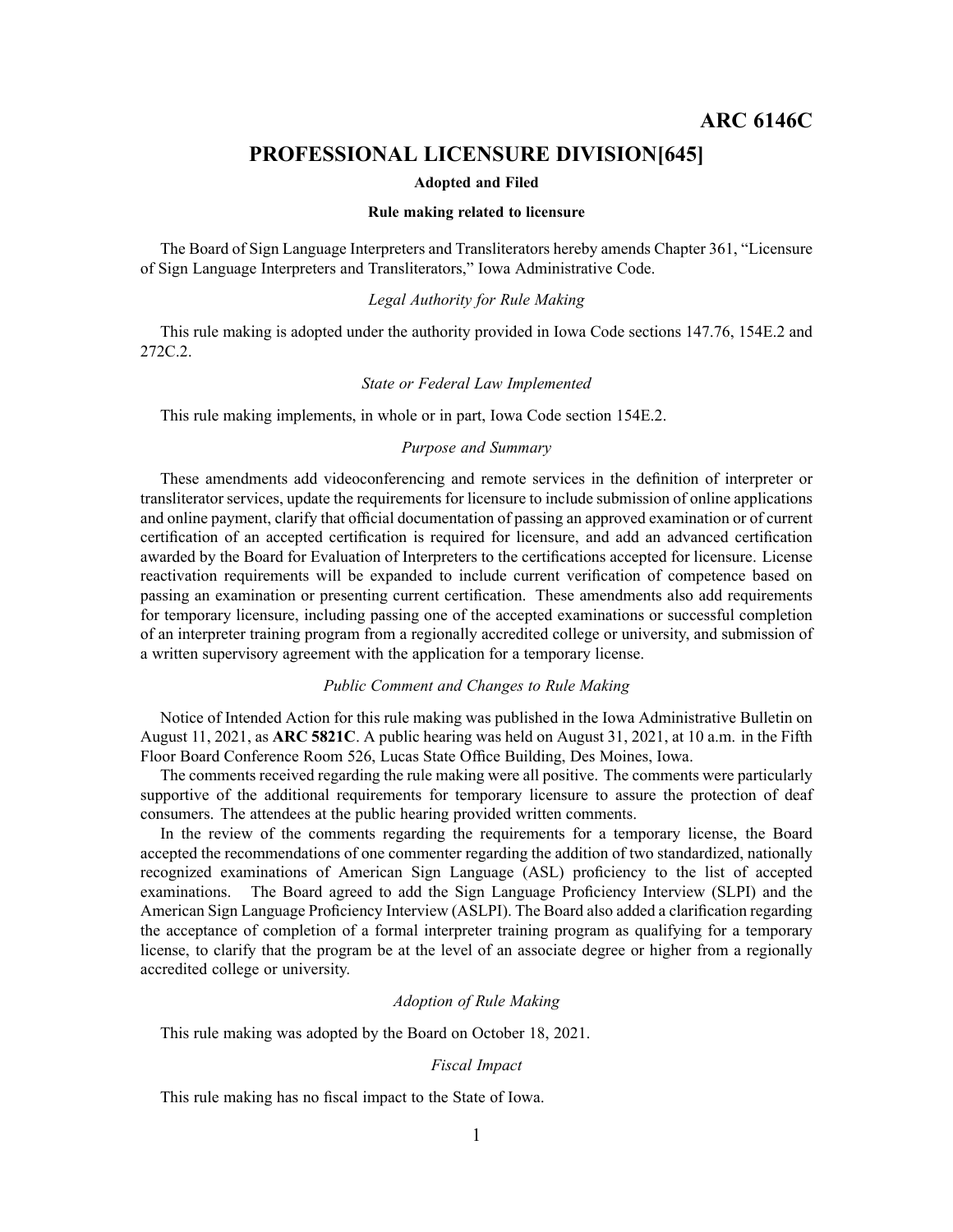### *Jobs Impact*

After analysis and review of this rule making, no impact on jobs has been found.

### *Waivers*

A waiver provision is not included in this rule making because all administrative rules of the professional licensure boards in the Professional Licensure Division are subject to the waiver provisions accorded under 645—Chapter 18.

### *Review by Administrative Rules Review Committee*

The Administrative Rules Review Committee, <sup>a</sup> bipartisan legislative committee which oversees rule making by executive branch agencies, may, on its own motion or on written reques<sup>t</sup> by any individual or group, review this rule making at its regular [monthly](https://www.legis.iowa.gov/committees/meetings/meetingsListComm?groupID=705&ga=89) meeting or at <sup>a</sup> special meeting. The Committee's meetings are open to the public, and interested persons may be heard as provided in Iowa Code section 17A.8(6).

## *Effective Date*

This rule making will become effective on February 16, 2022.

The following rule-making actions are adopted:

ITEM 1. Amend rule **645—361.1(154E)**, definitions of "Active interpreter or transliterator services" and "Direct supervision of a temporary license holder," as follows:

*"Active interpreter or transliterator services"* means the actual time spen<sup>t</sup> personally providing interpreting or transliterating services or providing interpreting or transliterating services through videoconferencing or remotely. When in <sup>a</sup> team interpreting situation, the time spen<sup>t</sup> monitoring while the team interpreter is actively interpreting shall not be included in the time spen<sup>t</sup> personally providing interpreting or transliterating services.

*"Direct supervision of <sup>a</sup> temporary license holder"* means monitoring of interpreting or transliterating services while personally observing the temporary license holder providing those services, as outlined in paragraphs [361.3\(3\)](https://www.legis.iowa.gov/docs/iac/rule/645.361.3.pdf)*"b"* [361.3\(4\)](https://www.legis.iowa.gov/docs/iac/rule/645.361.3.pdf)*"b"* and *"c."*

ITEM 2. Amend rule 645—361.2(154E) as follows:

### **645—361.2(154E) Requirements for licensure.**

**361.2(1)** The following criteria shall apply to licensure:

*a.* The applicant shall complete <sup>a</sup> board-approved application packet. Application forms may be obtained from the board's website ([www.idph.iowa.gov/licensure](http://www.idph.iowa.gov/licensure)) or directly from the board office. All applications shall be sent to Board of Sign Language Interpreters and Transliterators, Professional Licensure Division, Fifth Floor, Lucas State Office Building, Des Moines, Iowa 50319-0075. The applicant may complete the application online at [ibplicense.iowa.gov](http://ibplicense.iowa.gov).

*b.* The applicant shall complete the application form according to the instructions contained in the application. If the application is not completed according to the instructions, the application will not be reviewed by the board until properly completed.

Each application shall be accompanied by the appropriate fees payable by check or money order The application fee shall be paid prior to issuance of license. The preferred paymen<sup>t</sup> method is by debit card, credit card, or check or money order made to the Board of Sign Language Interpreters and Transliterators. The fees are nonrefundable.

*d.* No application will be considered by the board until the applicant successfully official documentation is received to establish that the applicant meets one of the following requirements:

(1) Passes the National Association of the Deaf/Registry of Interpreters for the Deaf (NAD/RID) National Interpreter Certification (NIC) examination after November 30, 2011; or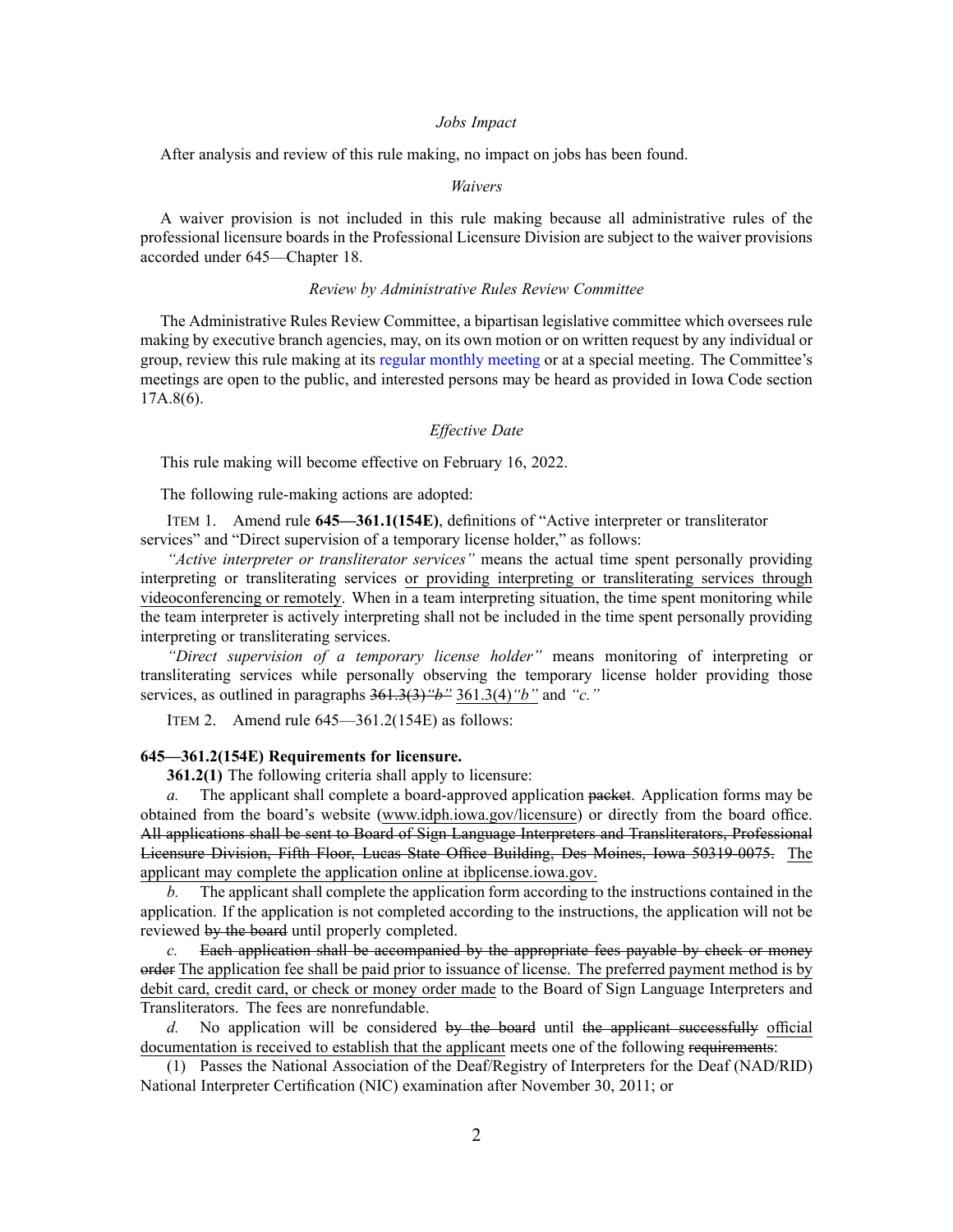(2) Passes one of the following examinations administered by the Registry of Interpreters for the Deaf (RID):

## 1. Oral Transliteration Certificate (OTC); or

2. Certified Deaf Interpreter (CDI); or

(3) Passes the Educational Interpreter Performance Assessment (EIPA) with <sup>a</sup> score of 3.5 or above after December 31, 1999; or

(4) Passes the Cued Language Transliterator National Certification Examination (CLTNCE) administered by The National Certifying Body for Cued Language Transliterators; or

(5) Currently holds one of the following NAD/RID certifications awarded through November 30, 2011, by the National Council on Interpreting (NCI):

- 1. National Interpreter Certification (NIC); or
- 2. National Interpreter Certification Advanced (NIC Advanced); or
- 3. National Interpreter Certification Master (NIC Master); or
- (6) Currently holds one of the following certifications previously awarded by the RID:
- 1. Certificate of Interpretation (CI); or
- 2. Certificate of Transliteration (CT); or
- 3. Certificate of Interpretation and Certificate of Transliteration (CI and CT); or
- 4. Interpretation Certificate/Transliteration Certificate (IC/TC); or
- 5. Comprehensive Skills Certificate (CSC); or

(7) Currently holds one of the following certifications previously awarded by the National Association of the Deaf (NAD):

- 1. NAD III (Generalist); or
- 2. NAD IV (Advanced); or
- 3. NAD V (Master).; or

(8) Currently holds an advanced certification awarded by the Board for Evaluation of Interpreters (BEI).

*e.* It is the responsibility of the applicant to make arrangements to take the examination and have the official results submitted directly to the Board of Sign Language Interpreters and Transliterators.

**361.2(2)** Licensees who were issued their licenses within six months prior to the renewal shall not be required to renew their licenses until the renewal cycle two years later.

**361.2(3)** Incomplete applications that have been on file in the board office for more than two years shall be considered invalid and shall be destroyed.

**361.2(4)** An applicant who hasrelocated to Iowa from <sup>a</sup> state that did not require licensure to practice the profession may submit proof of work experience in lieu of educational and training requirements, if eligible, in accordance with rule [645—19.2\(](https://www.legis.iowa.gov/docs/iac/rule/645.19.2.pdf)272C).

ITEM 3. Amend rule 645—361.3(154E) as follows:

## **645—361.3(154E) Requirements for temporary license.**

**361.3(1)** An applicant for licensure who has not successfully completed one of the board-approved examinations or does not hold an approved certification set forth in paragraph [361.2\(1\)](https://www.legis.iowa.gov/docs/iac/rule/645.361.2.pdf)*"d"* but has complied with all other requirements in paragraphs [361.2\(1\)](https://www.legis.iowa.gov/docs/iac/rule/645.361.2.pdf)*"a"* to *"c"* shall be issued <sup>a</sup> temporary license to practice interpreting that shall be valid for two years from initial issue date. A temporary license holder may renew <sup>a</sup> temporary license once for the immediately following two-year period. and submits the online application and fee for <sup>a</sup> temporary license shall cause documentation to be submitted from the examination program to the board that verifies the applicant has passed one of the following:

*a.* The written portion of the Registry of Interpreters for the Deaf (RID) examination;

*b.* The written portion of the Board for Evaluation of Interpreters (BEI) examination;

*c.* The written portion of the Educational Interpreter Performance Assessment (EIPA) examination;

*d.* The EIPA prehire examination at the highest recommended level;

*e.* An associate degree or higher from <sup>a</sup> formal interpreter training program (ITP) with <sup>a</sup> regionally accredited college or university. An official transcript shall verify completion;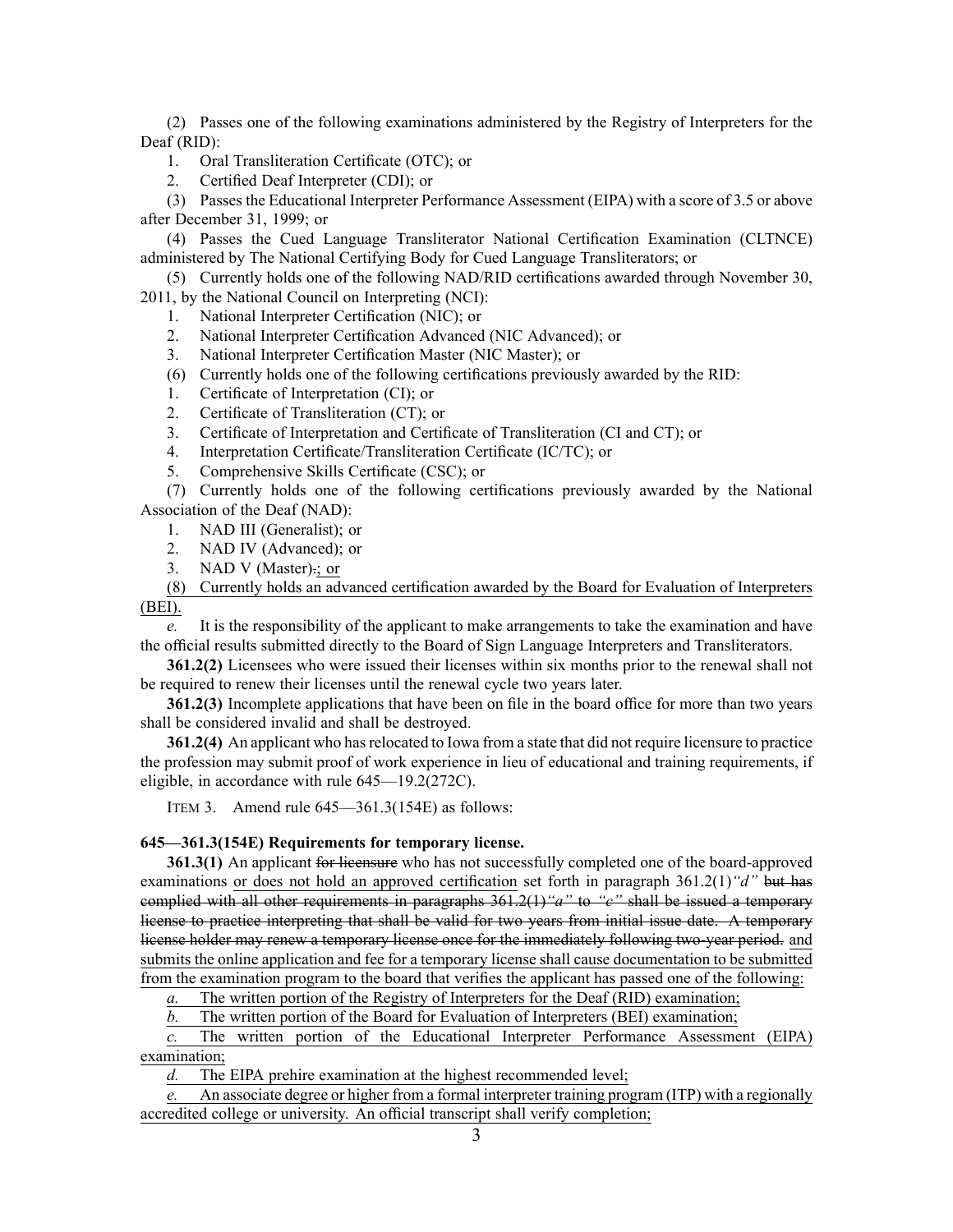*f.* The American Sign Language Proficiency Interview (ASLPI) at the 2+ level or higher; or

The Sign Language Proficiency Interview (SLPI) at the intermediate level or higher.

**361.3(2)** An applicant for <sup>a</sup> temporary license shall submit <sup>a</sup> written supervisory agreemen<sup>t</sup> that complies with the requirements stated in subrule [361.3\(4\)](https://www.legis.iowa.gov/docs/iac/rule/645.361.3.pdf). The temporary license shall be valid for two years from the initial issue date. A temporary license holder may renew <sup>a</sup> temporary license once for the immediately following two-year period.

**361.3(2) 361.3(3)** An applicant who is issued a temporary license is subject to the same requirements as those required of <sup>a</sup> licensed interpreter or transliterator set forth in Iowa Code chapters [154E](https://www.legis.iowa.gov/docs/ico/chapter/2016/154E.pdf) and [147](https://www.legis.iowa.gov/docs/ico/chapter/2016/147.pdf) and [645—Chapters](https://www.legis.iowa.gov/docs/iac/chapter/645.361.pdf) 361 to [363](https://www.legis.iowa.gov/docs/iac/chapter/645.363.pdf).

**361.3(3) 361.3(4)** A temporary license holder is only authorized to practice if the following direct supervision requirements are fulfilled. A temporary license holder must:

*a.* Enter into <sup>a</sup> written agreemen<sup>t</sup> with <sup>a</sup> supervisor in which the temporary license holder and the supervisor agree to the minimum requirements provided in paragraphs [361.3\(3\)](https://www.legis.iowa.gov/docs/iac/rule/645.361.3.pdf)*"b"* 361.3(4)*"b"* and *["c."](https://www.legis.iowa.gov/docs/iac/rule/645.361.3.pdf)* The supervisor shall possess <sup>a</sup> full, unrestricted sign language interpreter and transliterator license. The agreement shall be signed and dated by the temporary license holder and the supervisor; shall include the temporary license holder's and supervisor's names, addresses and contact information; and shall be provided to the board upon request with the application for a temporary license.

*b.* Have <sup>a</sup> supervisor observe the temporary license holder in active practice for no fewer than six bimonthly observation sessions per year at events lasting at least 30 minutes each, if the temporary license holder is working alone in providing active interpreter or transliterator services, or at least 60 minutes each, if the temporary license holder is working in <sup>a</sup> team interpreting situation. At least two of the observation sessions must be in person, and the remainder of the observation sessions may be performed through technology that allows direct observation of the temporary license holder providing active interpreter or transliterator services.

*c.* Attend at least six bimonthly advisory sessions with the supervisor per year for the purpose of discussing the supervisor's suggestions for the temporary license holder's professional skill development based on the observation sessions. An advisory session may occur immediately following an observation session if the setting is appropriate. At least two of the advisory sessions must be in person and the remainder of the advisory sessions may be performed through technology that allows real-time assessment and feedback. Each advisory session shall involve only the temporary license holder and supervisor.

*d.* Maintain an event log documenting the date, time, length and setting of each observation session and advisory session and whether the session was performed in person or through other technological means. The temporary license holder shall ensure that the supervisor verifies the occurrence of the observation session or advisory session by placing the temporary license holder's signature on the log prior to submission to the supervisor. This event log shall be provided to the board upon reques<sup>t</sup> and must be submitted with the temporary license holder's renewal application.

*e.* Ensure that the supervisor attends each of the observation sessions and advisory sessions or reschedules the sessions as necessary to ensure compliance.

*f.* Comply with the required observation session and advisory session obligations. If for any reason the replacement of <sup>a</sup> supervisor becomes necessary, the temporary license holder shall be responsible for developing <sup>a</sup> new written agreemen<sup>t</sup> with the new supervisor. A replacement of supervisors shall not excuse noncompliance with observation session and advisory session obligations.

*g.* Obtain permission from clients as necessary to allow the supervisor to be in attendance during the observation sessions.

**361.3(4) 361.3(5)** As an Iowa-licensed practitioner in accordance with this chapter, <sup>a</sup> supervisor providing direct supervision of a temporary license holder as provided in subrule  $361.3(3)$  [361.3\(4\)](https://www.legis.iowa.gov/docs/iac/rule/645.361.3.pdf) is obligated to repor<sup>t</sup> to the board an interpreter or transliterator temporary license holder who is not complying with direct supervision requirements or who is not practicing in compliance with Iowa law and rules including, but not limited to, Iowa Code chapter [154E](https://www.legis.iowa.gov/docs/ico/chapter/2016/154E.pdf) and [645—Chapters](https://www.legis.iowa.gov/docs/iac/chapter/645.361.pdf) 361 to [363](https://www.legis.iowa.gov/docs/iac/chapter/645.363.pdf).